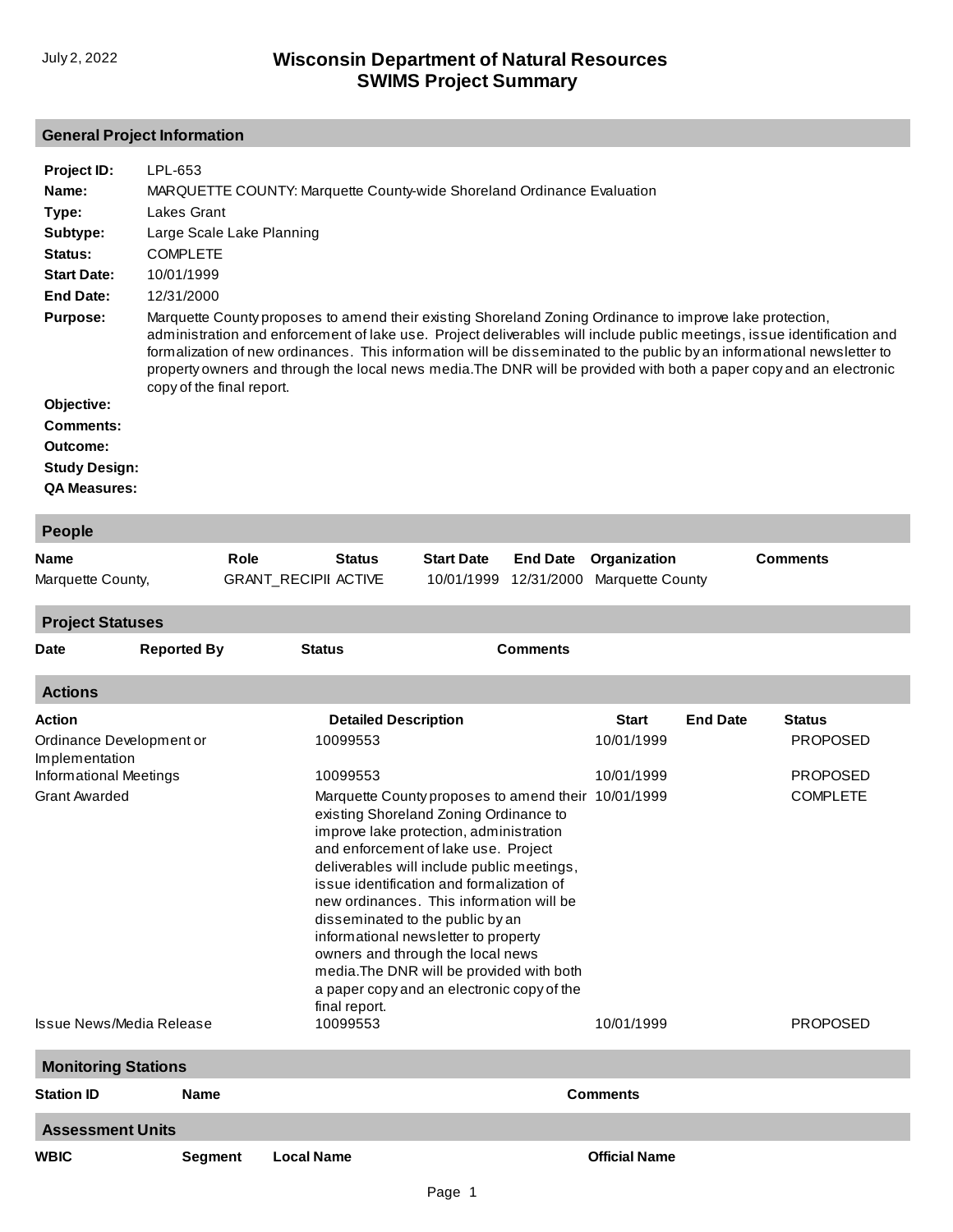| WBIC   | <b>Segment</b> | <b>Local Name</b>           | <b>Official Name</b>       |
|--------|----------------|-----------------------------|----------------------------|
| 101500 | 1              | <b>Big Pine Lake</b>        | <b>Big Pine Lake</b>       |
| 101700 | 1              | Birch Lake (Moon)           | Moon Lake                  |
| 102000 | 1              | <b>Bright Lake</b>          | <b>Bright Lake</b>         |
| 102300 | 1              | <b>Clear Water Lake</b>     | Clearwater Lake            |
| 102500 | 1              | <b>Cotters Lake</b>         | <b>Cotters Lake</b>        |
| 103000 | 1              | Dagner Lake                 | Mud Lake                   |
| 103100 | 1              | East Twin Lake              | <b>Twin Lakes</b>          |
| 103200 | 1              | Echo Lake                   | Echo Lake                  |
| 103300 | 1              | <b>Emrick Lake</b>          | Emrick Lake                |
| 103400 | 1              | <b>Fenner Lake</b>          | Fenner Lake                |
| 103800 | 1              | Imm Lake                    | Imm Lake                   |
| 104200 | 1              | Kirby Lake                  | Kilby Lake                 |
| 104300 | 1              | Knights Lake                | Mulhern Lake               |
| 104400 | 1              | Lake Bumita                 | Lake Burnita               |
| 104700 | 1              | Sharon Lake                 | Lake Sharon                |
| 105000 | 1              | Larch Lake                  | Larch Lake                 |
| 105300 | 1              | Little Lake                 | Little Lake                |
| 105700 | 1              | Madden Lake No.1 (Thompson) | Unnamed                    |
| 106100 | 1              | Mud Lake                    | Mud Lake                   |
| 106200 | 1              | Mud Lake                    | Mud Lake                   |
| 106300 | 1              | Needham Pond                | Needham Pond               |
| 106400 | 1              | Ogle Pond                   | Ogle Lake                  |
| 106700 | 1              | Peters Lake (Echo)          | Echo Lake                  |
| 106800 | 1              | Pine Lake                   | Pine Lake                  |
| 106900 | 1              | Pleasant Lake               | Pleasant Lake              |
| 107200 | 1              | Sache Pond                  | Sache Pond                 |
| 107300 | 1              | Sandow Lake                 | Sandow Lake                |
| 107400 | 1              | Sandy Lake                  | Sandy Lake                 |
| 107500 | 1              | <b>School Section Lake</b>  | <b>School Section Lake</b> |
| 107800 | 1              | Silver Lake                 | Silver Lake                |
| 108200 | 1              | Tuttle Lake                 | <b>Tuttle Lake</b>         |
| 109500 | 1              | Un Lake                     | Unnamed                    |
| 109600 | 1              | Un Lake                     | Unnamed                    |
| 110450 | 1              | Un Lake                     | Unnamed                    |
| 110500 | 1              | Un Lake                     | Unnamed                    |
| 110600 | 1              | Un Lake                     | Unnamed                    |
| 110700 | 1              | Un Lake                     | Unnamed                    |
| 110800 | 1              | Un Lake                     | Unnamed                    |
| 110900 | 1              | Un Lake                     | Unnamed                    |
| 111000 | 1              | Un Lake                     | Unnamed                    |
| 111400 | 1              | Un Lake                     | Unnamed                    |
| 111500 | 1              | Un Lake                     | Unnamed                    |
| 112000 | 1              | Un Lake                     | Unnamed                    |
| 112100 | 1              | Un Lake                     | Unnamed                    |
| 112400 | 1              | Un Lake                     | Unnamed                    |
| 114050 | 1              | Un Lake                     | Unnamed                    |
| 116200 | 1              | Un Spring                   | Un Spring                  |
| 116300 | 1              | Un Spring                   | Un Spring                  |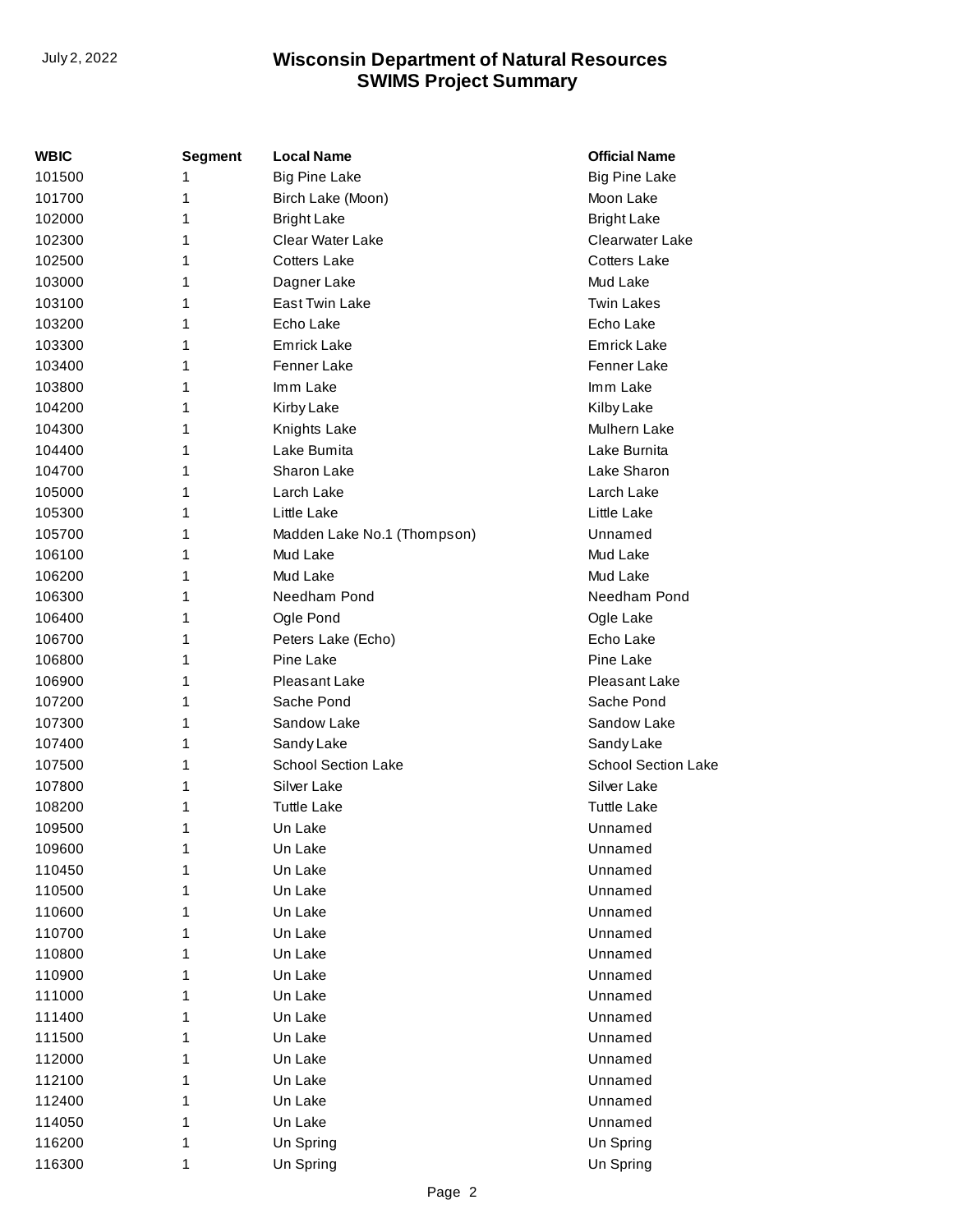| WBIC   | <b>Segment</b> | <b>Local Name</b>         | <b>Official Name</b>      |
|--------|----------------|---------------------------|---------------------------|
| 116400 | 1              | Un Spring                 | Un Spring                 |
| 116500 | 1              | Un Spring                 | Un Spring                 |
| 116600 | 1              | Un Spring                 | Un Spring                 |
| 116700 | 1              | Un Spring                 | Un Spring                 |
| 117000 | 1              | <b>West Twin Lake</b>     | <b>Twin Lakes</b>         |
| 117600 | 1              | Wood Lake                 | Wood Lake                 |
| 117900 | 5              | <b>Upper Fox River</b>    | Fox River                 |
| 148500 | 1              | <b>White River</b>        | <b>White River</b>        |
| 148500 | 2              | <b>White River</b>        | <b>White River</b>        |
| 149800 | 1              | Neshkoro Millpond         | Neshkoro Millpond         |
| 149900 | 1              | Lunch Creek               | Lunch Creek               |
| 150300 | 1              | Little Lunch Creek        | Little Lunch Creek        |
| 154000 | 1              | <b>Black Creek</b>        | <b>Black Creek</b>        |
| 154400 | 1              | Mill Race                 | Mill Race                 |
| 155000 | 1              | Mecan River               | Mecan River               |
| 155000 | 2              | Mecan River               | Mecan River               |
| 155100 | 1              | Mud Lake Outlet           | Mud Lake Outlet           |
| 155200 | 1              | Mud Lake                  | Mud Lake                  |
| 155300 | 1              | Spring Lake, East         | Spring Lake               |
| 155400 | 1              | West Spring Lake          | Spring Lake               |
| 155570 | 1              | <b>Comstock Lake</b>      | Comstock Lake             |
| 155700 | 1              | Mud Lake                  | Mud Lake                  |
| 155900 | 1              | <b>Chaffee Creek</b>      | <b>Chaffee Creek</b>      |
| 155900 | 2              | <b>Chaffee Creek</b>      | <b>Chaffee Creek</b>      |
| 156000 | 1              | <b>Wedde Creek</b>        | <b>Wedde Creek</b>        |
| 156100 | 1              | North Branch Wedde Creek  | North Branch Wedde Creek  |
| 156600 | 1              | South Branch Wedde Creek  | South Branch Wedde Creek  |
| 157300 | 1              | Crystal Lake              | Crystal Lake              |
| 157400 | 1              | Little Pine Creek         | Little Pine Creek         |
| 158700 | 1              | Puckaway Lake             | Puckaway Lake             |
| 159300 | 1              | <b>Grand River</b>        | <b>Grand River</b>        |
| 159300 | 2              | <b>Grand River</b>        | <b>Grand River</b>        |
| 159400 | 1              | Welsh Creek               | Welsh Creek               |
| 159900 | 1              | <b>Grand River Marsh</b>  | Grand River Marsh*        |
| 160130 | 1              | <b>Graham Creek</b>       | <b>Graham Creek</b>       |
| 163800 | 1              | Un Lake                   | Unnamed                   |
| 163970 | 1              | <b>White Lake</b>         | <b>White Lake</b>         |
| 164100 | 1              | Montello River            | Montello River            |
| 164300 | 1              | Montello Lake             | Lake Montello             |
| 164900 | 1              | <b>Klawitter Creek</b>    | <b>Klawitter Creek</b>    |
| 164900 | 2              | <b>Klawitter Creek</b>    | <b>Klawitter Creek</b>    |
| 165100 | 1              | Christensen Lake          | Christensen Lake          |
| 165300 | 1              | Swamp Lake                | Swamp Lake                |
| 165700 | 1              | Harris Pond (Harrisville) | Harris Pond (Harrisville) |
| 165800 | 1              | <b>Tagatz Creek</b>       | <b>Tagatz Creek</b>       |
| 165800 | 2              | <b>Tagatz Creek</b>       | <b>Tagatz Creek</b>       |
| 166000 | 1              | <b>Westfield Creek</b>    | <b>Westfield Creek</b>    |
| 166100 | 1              | <b>Caves Creek</b>        | Caves Creek               |
|        |                |                           |                           |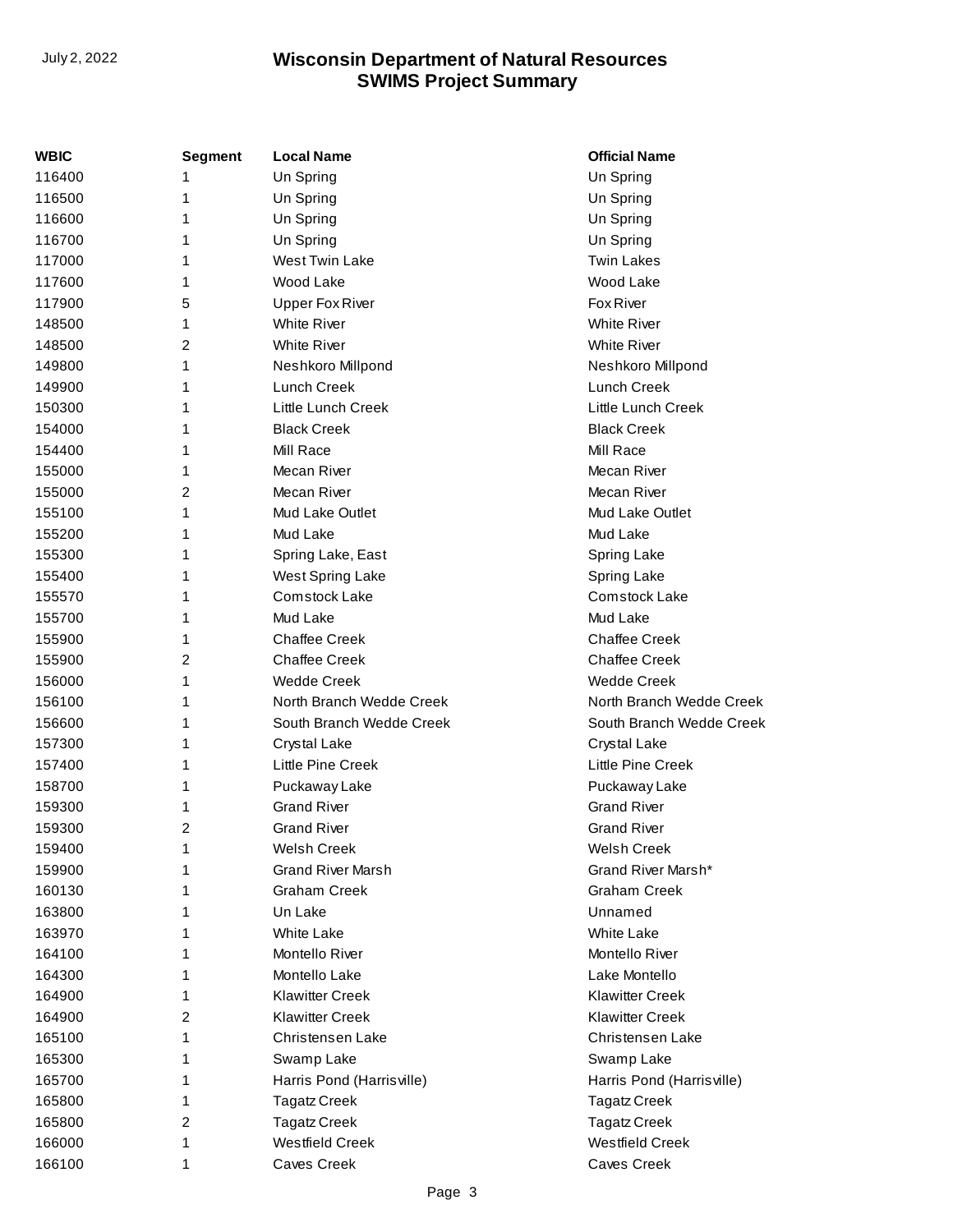| WBIC    | <b>Segment</b> | <b>Local Name</b>              | <b>Official Name</b>      |
|---------|----------------|--------------------------------|---------------------------|
| 166300  |                | Un Spring                      | Un Spring                 |
| 166700  | 1              | Westfield Pond                 | Westfield Pond            |
| 167000  | 1              | Lawrence Pond                  | Lawrence Pond             |
| 167100  | 1              | Lawrence Creek                 | Lawrence Creek            |
| 167600  | 1              | Un Spring                      | Un Spring                 |
| 167700  | 1              | Un Spring                      | Un Spring                 |
| 167800  | 1              | Un Spring                      | Un Spring                 |
| 168000  | 1              | Fox River At Buffalo Lake      | <b>Buffalo Lake</b>       |
| 168300  | 1              | <b>Williams Lake</b>           | Williams Lake             |
| 168400  | 1              | Metcalf Lake                   | Metcalf Lake              |
| 168600  | 1              | Ox(Laing) Creek                | Ox Creek                  |
| 168600  | 2              | Ox(Laing) Creek                | Ox Creek                  |
| 168800  | 1              | Emery Lake (Emerald, Richards) | Lake Emery                |
| 169100  | 1              | Page Creek                     | Page Creek                |
| 169300  | 1              | Polly Lake                     | Pollys Lake               |
| 169500  | 1              | Mud Lake                       | Mud Lake                  |
| 169600  | 1              | Mad River                      | Mad River                 |
| 169700  | 1              | Allen Creek                    | Allen Creek               |
| 170100  | 1              | Goodhue Lake                   | Goodhue Lake              |
| 170200  | 1              | Chapman Creek                  | Chapman Creek             |
| 170850  | 1              | Un Lake                        | Unnamed                   |
| 171000  | 1              | Ennis Lake (Muir)              | Ennis Lake                |
| 171200  | 1              | Smith Lake                     | Smith Lake                |
| 171400  | 1              | Good Earth Creek               | Good Earth Creek          |
| 172100  | 1              | <b>French Creek</b>            | <b>French Creek</b>       |
| 173300  | 1              | Dates Millpond                 | Dates Millpond            |
| 173500  | 1              | Thompson Lake 2                | Madden Lakes              |
| 173600  | 1              | Thompson Lake 3                | Madden Lakes              |
| 173700  | 1              | Thompson Lake 4                | Madden Lakes              |
| 173800  | 1              | Neenah Creek                   | Neenah Creek              |
| 173800  | 2              | Neenah Creek                   | Neenah Creek              |
| 173800  | 3              | Neenah Creek                   | Neenah Creek              |
| 175500  | 1              | South Branch Neenah Creek      | South Branch Neenah Creek |
| 175700  | 1              | Mason Lake                     | Mason Lake                |
| 175900  | 1              | Mccall Lake                    | McCall Lake               |
| 176800  | 1              | O Keefe Creek                  | O'Keefe Creek             |
| 176800  | 2              | O Keefe Creek                  | O'Keefe Creek             |
| 176900  | 1              | Mud Lake                       | Mud Lake                  |
| 177500  | 1              | Oxford Lake                    | Oxford Lake               |
| 177600  | 1              | Un Lake                        | Unnamed                   |
| 177700  | 1              | Un Lake                        | Unnamed                   |
| 178000  | 1              | Neenah Lake (Oxford Millpond   | Neenah Lake               |
| 5559147 | 1              | Local Water                    | Unnamed                   |
| 5559160 |                | Local Water                    | Unnamed                   |
| 5559198 | 1              | Local Water                    | Unnamed                   |
| 5559230 |                | Local Water                    | Unnamed                   |
| 5559244 | 1              | <b>Unnamed Lake</b>            | Unnamed                   |
| 5559277 | 1              | Local Water                    | Unnamed                   |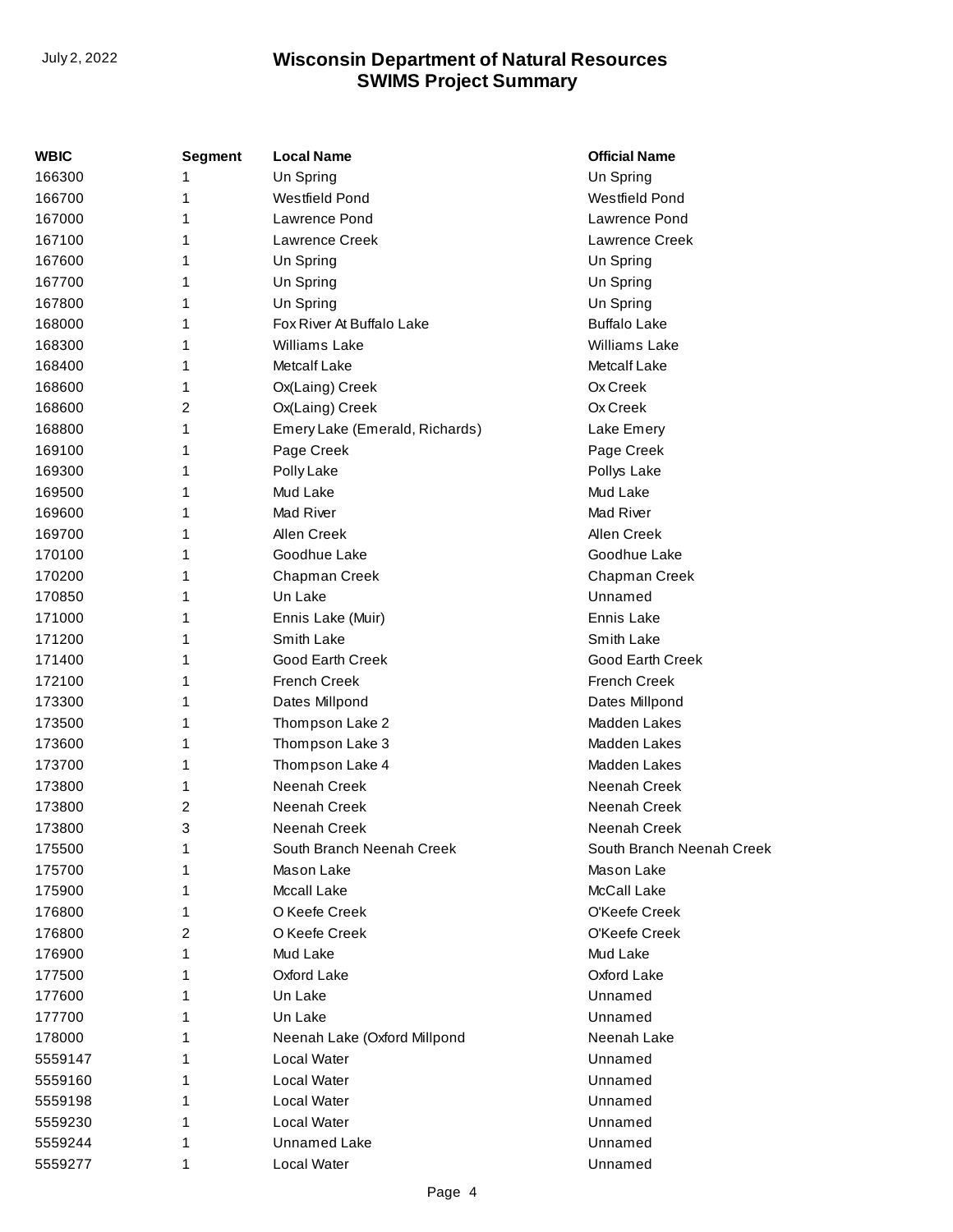| <b>WBIC</b> | <b>Segment</b> | <b>Local Name</b> | <b>Official Name</b> |
|-------------|----------------|-------------------|----------------------|
| 5559312     | 1              | Local Water       | Unnamed              |
| 5559486     | 1              | Local Water       | Unnamed              |
| 5559502     | 1              | Local Water       | Unnamed              |
| 5559511     | 1              | Local Water       | Unnamed              |
| 5559514     | 1              | Local Water       | Unnamed              |
| 5559620     | 1              | Local Water       | Unnamed              |
| 5559889     | 1              | Local Water       | Unnamed              |
| 5560212     | 1              | Local Water       | Unnamed              |
| 5560215     | 1              | Local Water       | Unnamed              |
| 5560236     | 1              | Local Water       | Unnamed              |
| 5560301     | 1              | Local Water       | Unnamed              |
| 5560451     | 1              | Local Water       | Unnamed              |
| 5560610     | 1              | Local Water       | Unnamed              |
| 5560664     | 1              | Local Water       | Unnamed              |
| 5560819     | 1              | Local Water       | Unnamed              |
| 5560866     | 1              | Local Water       | Unnamed              |
| 5561000     | 1              | Local Water       | Unnamed              |
| 5561049     | 1              | Local Water       | Unnamed              |
| 5561450     | 1              | Local Water       | Unnamed              |
| 5561451     | 1              | Local Water       | Unnamed              |
| 5561472     | 1              | Local Water       | Unnamed              |
| 5561498     | 1              | Local Water       | Unnamed              |
| 5561567     | 1              | Local Water       | Unnamed              |
| 5561568     | 1              | Local Water       | Unnamed              |
| 5561571     | 1              | Local Water       | Unnamed              |
| 5561628     | 1              | Local Water       | Unnamed              |
| 5561940     | 1              | Local Water       | Unnamed              |
| 5562121     | 1              | Local Water       | Unnamed              |
| 5562201     | 1              | Local Water       | Unnamed              |
| 5562254     | 1              | Local Water       | Unnamed              |
| 5562350     | 1              | Local Water       | Unnamed              |
| 5562471     | 1              | Local Water       | Unnamed              |
| 5562542     | 1              | Local Water       | Unnamed              |
| 5562632     | 1              | Local Water       | Unnamed              |
| 5562812     | 1              | Local Water       | Unnamed              |
| 5562917     | 1              | Local Water       | Unnamed              |
| 5563083     | 1              | Local Water       | Unnamed              |
| 5563133     | 1              | Local Water       | Unnamed              |
| 5563393     | 1              | Local Water       | Unnamed              |
| 5563540     | 1              | Local Water       | Unnamed              |
| 5563709     | 1              | Local Water       | Unnamed              |
| 5563962     | 1              | Local Water       | Unnamed              |
| 5564008     | 1              | Local Water       | Unnamed              |
| 5564128     | 1              | Local Water       | Unnamed              |
| 5564151     | 1              | Local Water       | Unnamed              |
| 5564240     | 1              | Local Water       | Unnamed              |
| 5564287     | 1              | Local Water       | Unnamed              |
| 5564377     | 1              | Local Water       | Unnamed              |